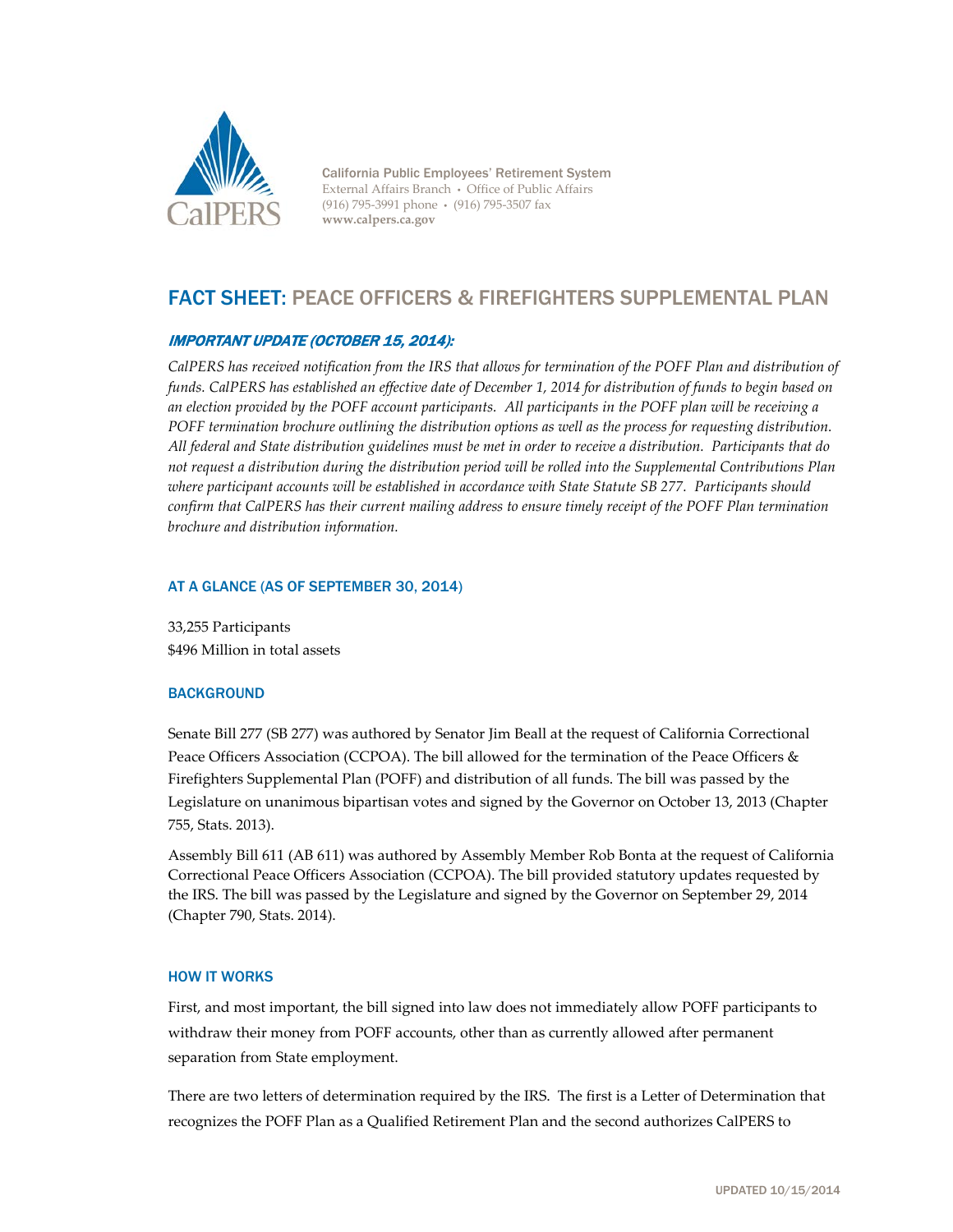terminate the POFF Plan. CalPERS received the first letter of Plan Determination and is submitting a request to the IRS for a Letter of Determination for Plan Termination.

SB 277 requires the POFF plan to be terminated, but only after the Internal Revenue Service (IRS) approves the Plan for termination. While CalPERS is working with the IRS to receive the plan termination approval, the timeframe for response by the IRS is unknown. We have been informed that it could take nine months to one year for the IRS to issue a Letter of Determination for Plan Termination.

Until the IRS approves the POFF plan termination, the distribution rules for the POFF do not change; no in-service distributions are allowed.

When and if the IRS approves of the POFF plan termination, CalPERS will start the process for final termination of the plan and distribution of the money in the accounts.

Termination of the POFF will be a process. CalPERS, along with our Record Keeper and Plan Administrator, Voya, will be communicating with members with POFF accounts.

When the time comes for plan termination, POFF participants will be informed of:

- 1. The timeframes during which they can withdraw their POFF account money
- 2. The process and paperwork necessary to withdraw or transfer their money
- 3. The options for withdrawal and distribution:

|   | <b>Distribution Options</b>                                                                                                                                                                                                                                                                                                                                                                                                 | <b>Tax Consequences</b>                                                                                                                                                                                                  |
|---|-----------------------------------------------------------------------------------------------------------------------------------------------------------------------------------------------------------------------------------------------------------------------------------------------------------------------------------------------------------------------------------------------------------------------------|--------------------------------------------------------------------------------------------------------------------------------------------------------------------------------------------------------------------------|
| A | Let CalPERS automatically transfer your<br>money to the CalPERS SCP POFF Rollover<br>account.<br><i>*The California State Legislature has</i><br>designated the CalPERS Supplemental<br>Contribution Plan (SCP) as the default<br>option for those participants or<br>beneficiaries who take no action and do<br>not make a distribution election regarding<br>their POFF account balance prior to the<br>plan termination. | The amount rolled over is not taxed until<br>it is paid to you or your beneficiary.                                                                                                                                      |
| B | Initiate a rollover of your account balance<br>to another Qualified Plan (other than the<br>CalPERS SCP POFF Rollover Plan) prior to<br>plan termination.<br>*You must meet the requirements of the                                                                                                                                                                                                                         | None if completed as a direct Plan to Plan<br>transfer. To the extent that you request a<br>direct (i.e., plan-to-plan) rollover, the<br>rolled over amount is not taxed until it is<br>paid to you or your beneficiary. |